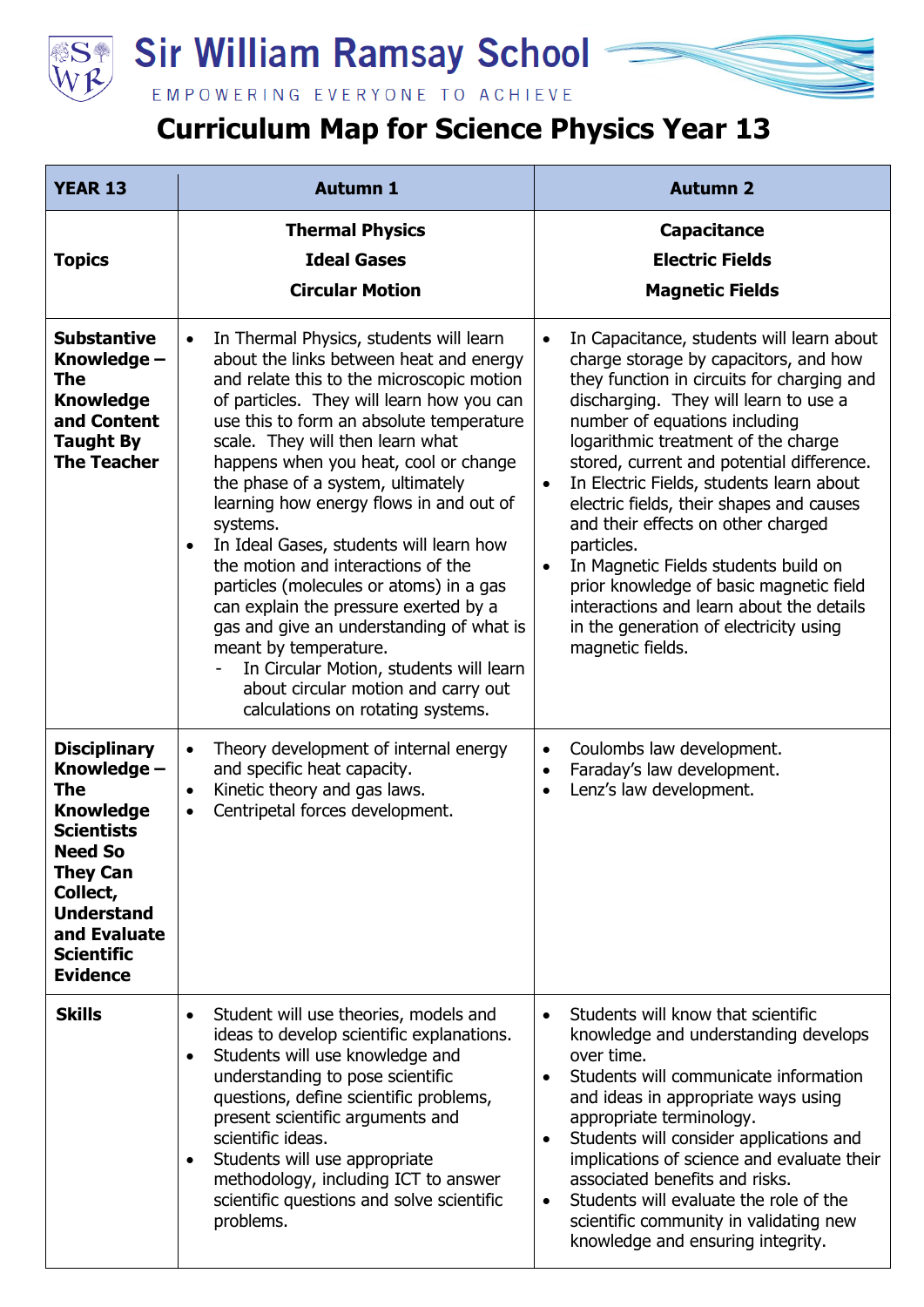| <b>Links To</b><br><b>Prior</b><br>Learning | GCSE Physics - particle model, forces,<br>$\bullet$<br>pressure and acceleration.                                                                                                                                                                             | GCSE Physics - electricity and<br>٠<br>electromagnetism.                                                                                                                                                                                 |
|---------------------------------------------|---------------------------------------------------------------------------------------------------------------------------------------------------------------------------------------------------------------------------------------------------------------|------------------------------------------------------------------------------------------------------------------------------------------------------------------------------------------------------------------------------------------|
| Literacy/<br><b>Numeracy</b>                | Literacy - formulating long answer<br>questions and articulating practical write<br>ups in a coherent way using the scientific<br>method.<br>Numeracy - reciprocal, quadratic,<br>trigonometric and exponential curve<br>sketching. Surface area and volumes. | Literacy - development of key scientific<br>$\bullet$<br>terminology based around the electrical<br>fields' topic.<br>Numeracy - Pythagoras's Theorem,<br>$\bullet$<br>trigonometry and small angle<br>approximations.                   |
| Cross<br><b>Curricular</b>                  | PSHE - Water Safety<br>$\bullet$<br>Geography - Using Forces to Determine<br>Pressure Changes, Weather etc<br>Food - Changes of State and<br>Temperature<br>Design & Technology - Hydraulic Presses                                                           | Geography - Saving the Planet and<br>Global Warming, Compass Work<br>Design & Technology - Circuits and<br>Labelling, Magnetism<br>PSHE - Staying Safe with Electricity<br>$\bullet$<br>Using Maglev trains Over Coal Fired<br>$\bullet$ |
| Assessment                                  | <b>Thermal Physics Assessment</b><br><b>Ideal Gases Assessment</b><br><b>Circular Motion Assessment</b>                                                                                                                                                       | Capacitance Assessment<br><b>Electric Fields Assessment</b><br>Magnetic Fields Assessment                                                                                                                                                |

| <b>YEAR 13</b>                                                                                                                                                                                                          | <b>Spring 1</b>                                                                                                                                                                                                                                                                                                                                                        | <b>Spring 2</b><br><b>Summer 1</b>                                                                                                                                                                                                                                                                 |
|-------------------------------------------------------------------------------------------------------------------------------------------------------------------------------------------------------------------------|------------------------------------------------------------------------------------------------------------------------------------------------------------------------------------------------------------------------------------------------------------------------------------------------------------------------------------------------------------------------|----------------------------------------------------------------------------------------------------------------------------------------------------------------------------------------------------------------------------------------------------------------------------------------------------|
| <b>Topics</b>                                                                                                                                                                                                           | <b>Oscillations</b><br><b>Gravitational Fields</b>                                                                                                                                                                                                                                                                                                                     | <b>Radioactivity</b><br><b>Nuclear Physics</b>                                                                                                                                                                                                                                                     |
| <b>Substantive</b><br>Knowledge -<br><b>The</b><br><b>Knowledge</b><br>and Content<br><b>Taught By</b><br><b>The Teacher</b>                                                                                            | In Oscillations, students will learn about<br>$\bullet$<br>simple harmonic motion and use it to<br>describe and calculate the motion of<br>common situations.<br>In Gravitational Fields, students will<br>$\overline{\phantom{a}}$<br>develop their understanding of the<br>effects of gravitational forces and<br>learn how it is essential for all space<br>travel. | In Radioactivity, students will learn how<br>$\bullet$<br>old archealogical artifacts are aged using<br>nuclear decay, half life and radioactive<br>dating.<br>In Nuclear Physics, students follow on<br>$\bullet$<br>from radioactivity and look at nuclear<br>fusion and fission in more detail. |
| <b>Disciplinary</b><br>Knowledge -<br><b>The</b><br><b>Knowledge</b><br><b>Scientists</b><br><b>Need So</b><br><b>They Can</b><br>Collect,<br><b>Understand</b><br>and Evaluate<br><b>Scientific</b><br><b>Evidence</b> | Newton's Law - its discovery and<br>$\bullet$<br>development.<br>Keplaw's Law development.<br>$\bullet$<br>Hertzsprung Russell diagram.<br>$\bullet$                                                                                                                                                                                                                   | Einstein's Mass - energy equation.<br>$\bullet$<br>Development of nuclear fusion and<br>$\bullet$<br>fission on earth.<br>Radioactive dating and its development.<br>$\bullet$                                                                                                                     |
| <b>Skills</b>                                                                                                                                                                                                           | Students will use appropriate<br>$\bullet$<br>methodology to answer scientific<br>questions and solve scientific problems.<br>Students will carry out experimental and<br>$\bullet$<br>investigative activities, including<br>appropriate risk management, in a range                                                                                                  | Students will consider ethical issues in<br>$\bullet$<br>the treatment of humans, other<br>organisms and the environment.<br>Students will evaluate the role of the<br>$\bullet$<br>scientific community in validating new<br>knowledge and ensuring integrity.                                    |